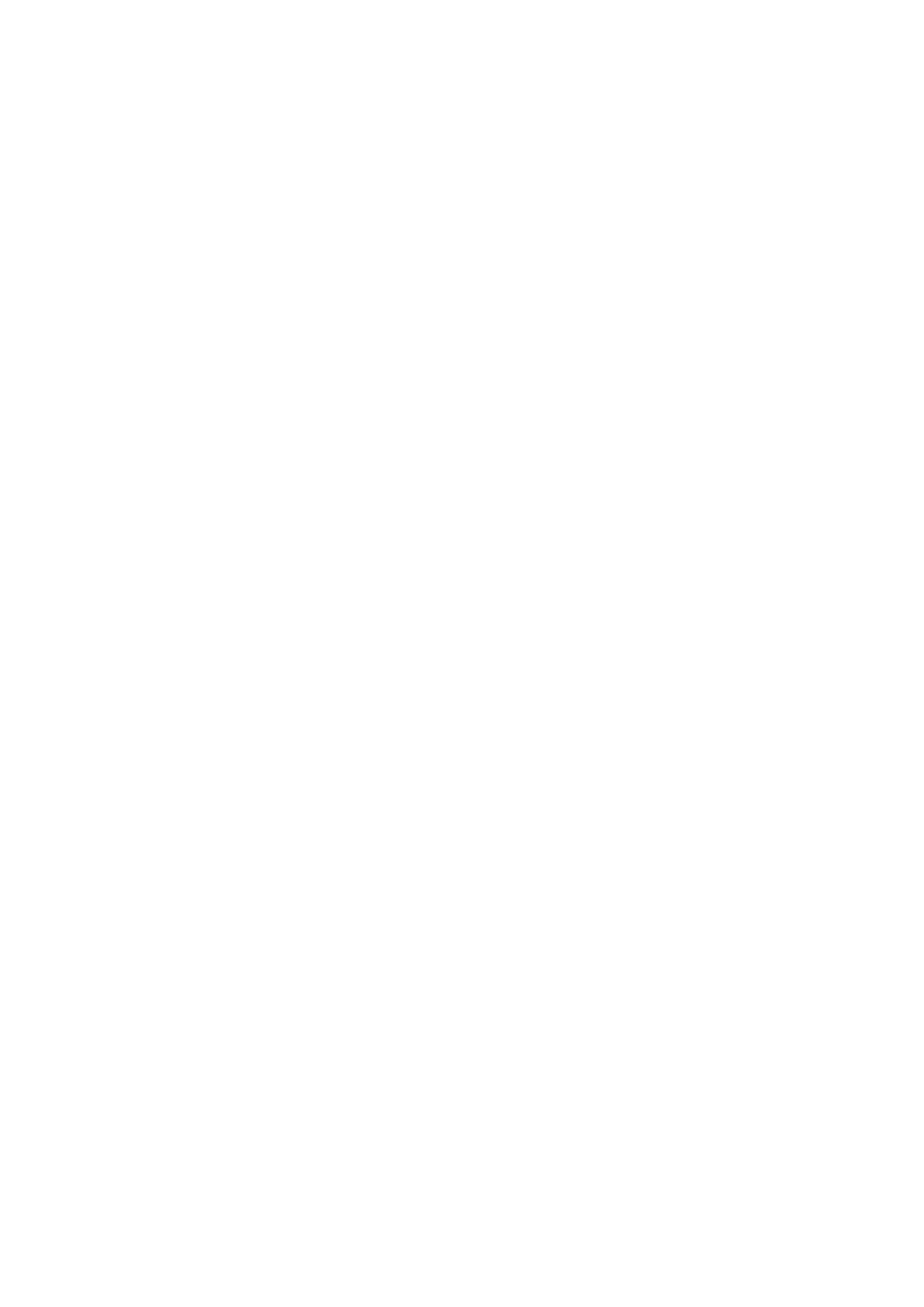*I certify that this public bill, which originated in the Legislative Assembly, has finally passed the Legislative Council and the Legislative Assembly of New South Wales.*

> *Clerk of the Legislative Assembly. Legislative Assembly, Sydney, , 2013*



New South Wales

# **State Owned Corporations Legislation Amendment (Staff Directors) Bill 2013**

Act No , 2013

An Act to amend the *State Owned Corporations Act 1989* and other legislation relating to State owned corporations to remove any requirement for a staff director.

*I have examined this bill and find it to correspond in all respects with the bill as finally passed by both Houses.*

*Assistant Speaker of the Legislative Assembly.*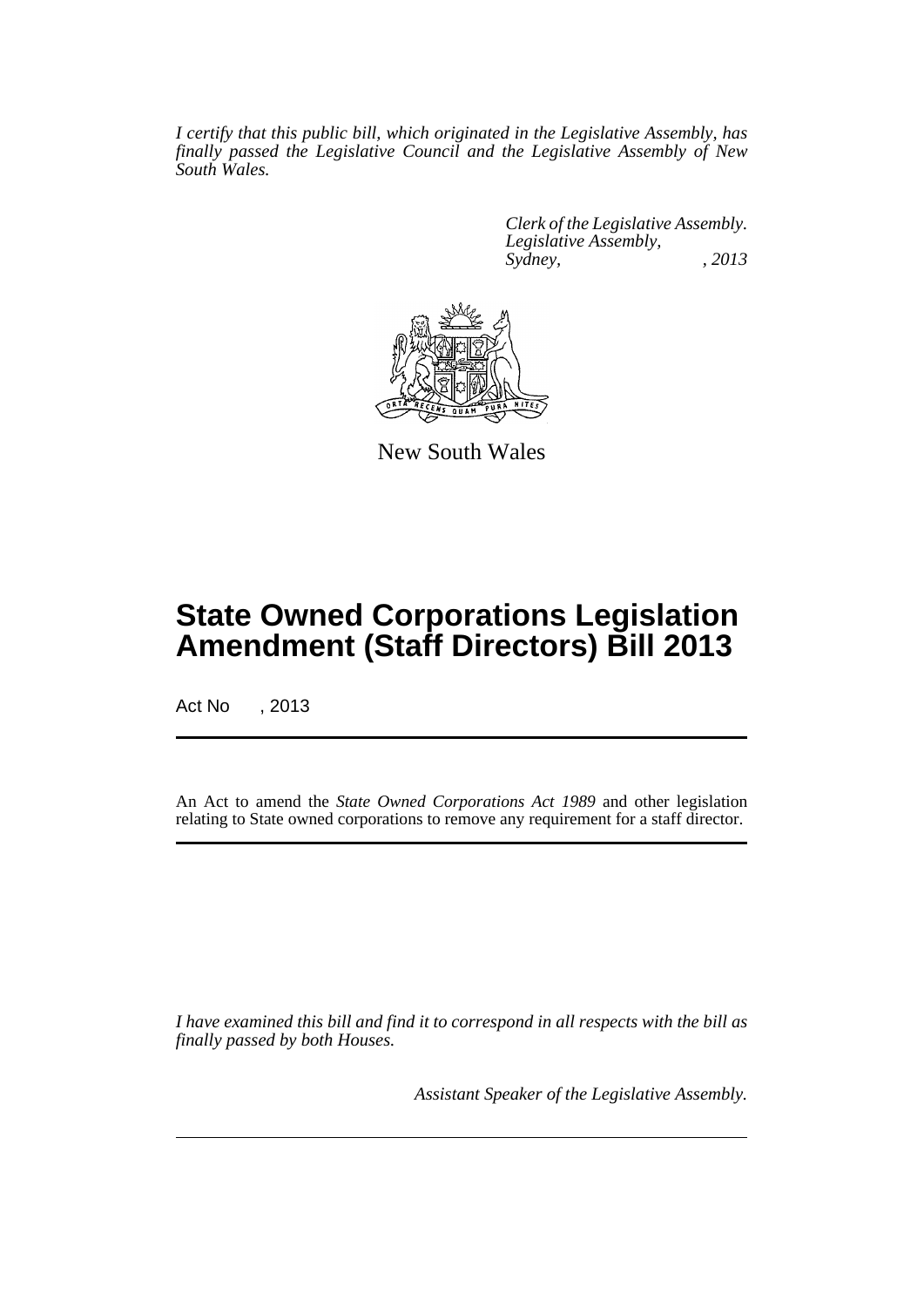### <span id="page-3-0"></span>**The Legislature of New South Wales enacts:**

#### **1 Name of Act**

This Act is the *State Owned Corporations Legislation Amendment (Staff Directors) Act 2013*.

### <span id="page-3-1"></span>**2 Commencement**

This Act commences on the date of assent to this Act.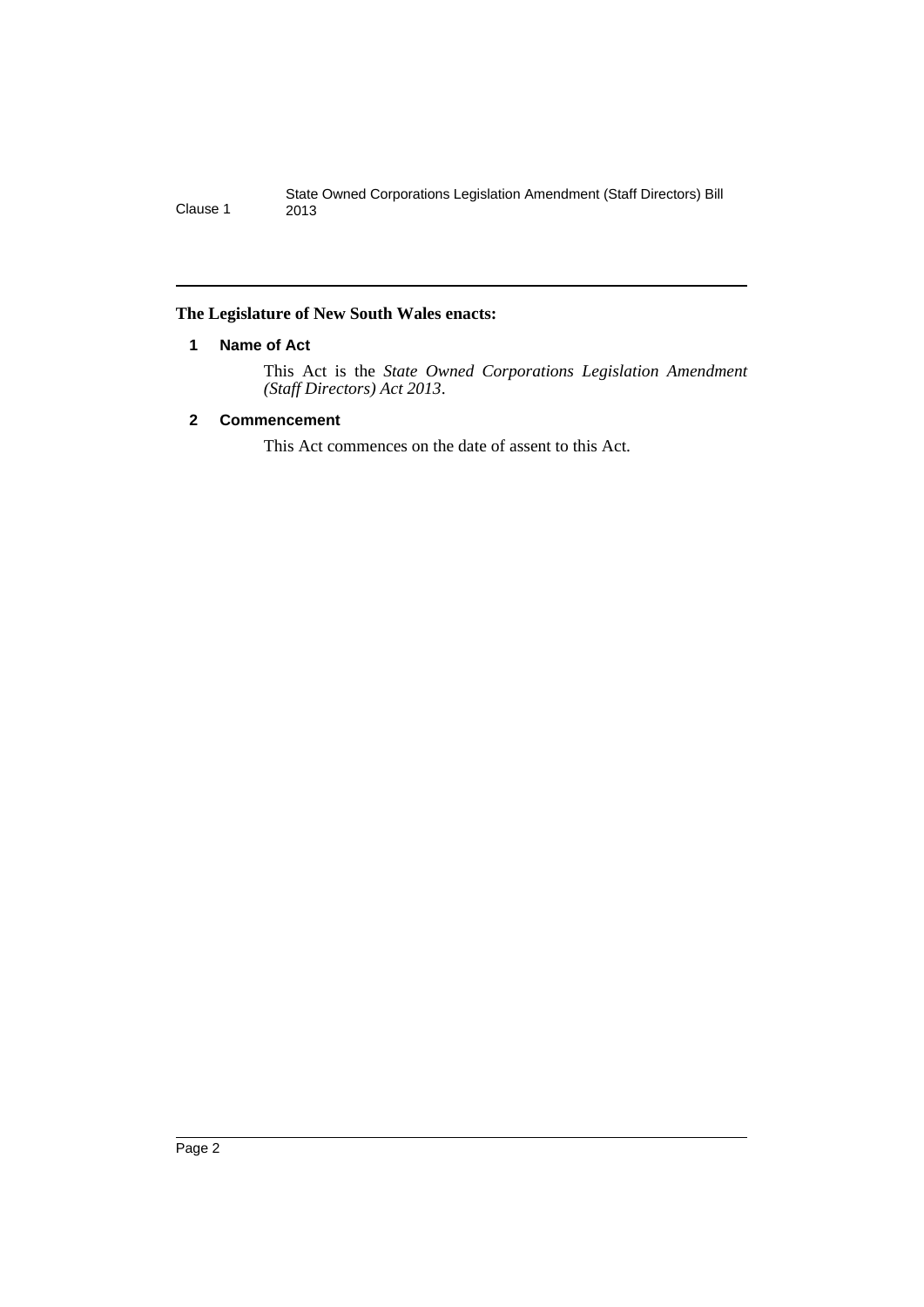Amendment of State Owned Corporations Act 1989 No 134 Schedule 1

### <span id="page-4-0"></span>**Schedule 1 Amendment of State Owned Corporations Act 1989 No 134**

### **[1] Section 20J Directors**

Omit section 20J (3) and (4). Insert instead:

(3) The directors are to be persons who, in the opinion of the voting shareholders, will assist the SOC to achieve its principal objectives.

### **[2] Section 38 Regulations**

Omit section 38 (2).

- **[3] Schedule 2 Provisions to be included in constitution of company SOCs** Omit clause 4 (Staff director).
- **[4] Schedule 8 Constitution and procedure of boards of statutory SOCs** Omit clause 4 (Staff director).

### **[5] Schedule 11 Savings and transitional provisions**

Insert at the end of clause 1 (1):

- *State Owned Corporations Legislation Amendment (Staff Directors) Act 2013*
- **[6] Schedule 11, Part 2 Provisions consequent on enactment of State Owned Corporations Amendment Act 1995**

Omit the Part.

### **[7] Schedule 11, Part 5**

Insert at the end of the Schedule:

### **Part 5 Provision consequent on enactment of State Owned Corporations Legislation Amendment (Staff Directors) Act 2013**

### **6 Existing staff directors**

(1) In this clause:

*amending Act* means the *State Owned Corporations Legislation Amendment (Staff Directors) Act 2013*.

*existing staff director* means a staff director of the board of directors of a statutory SOC referred to in section 20J (as in force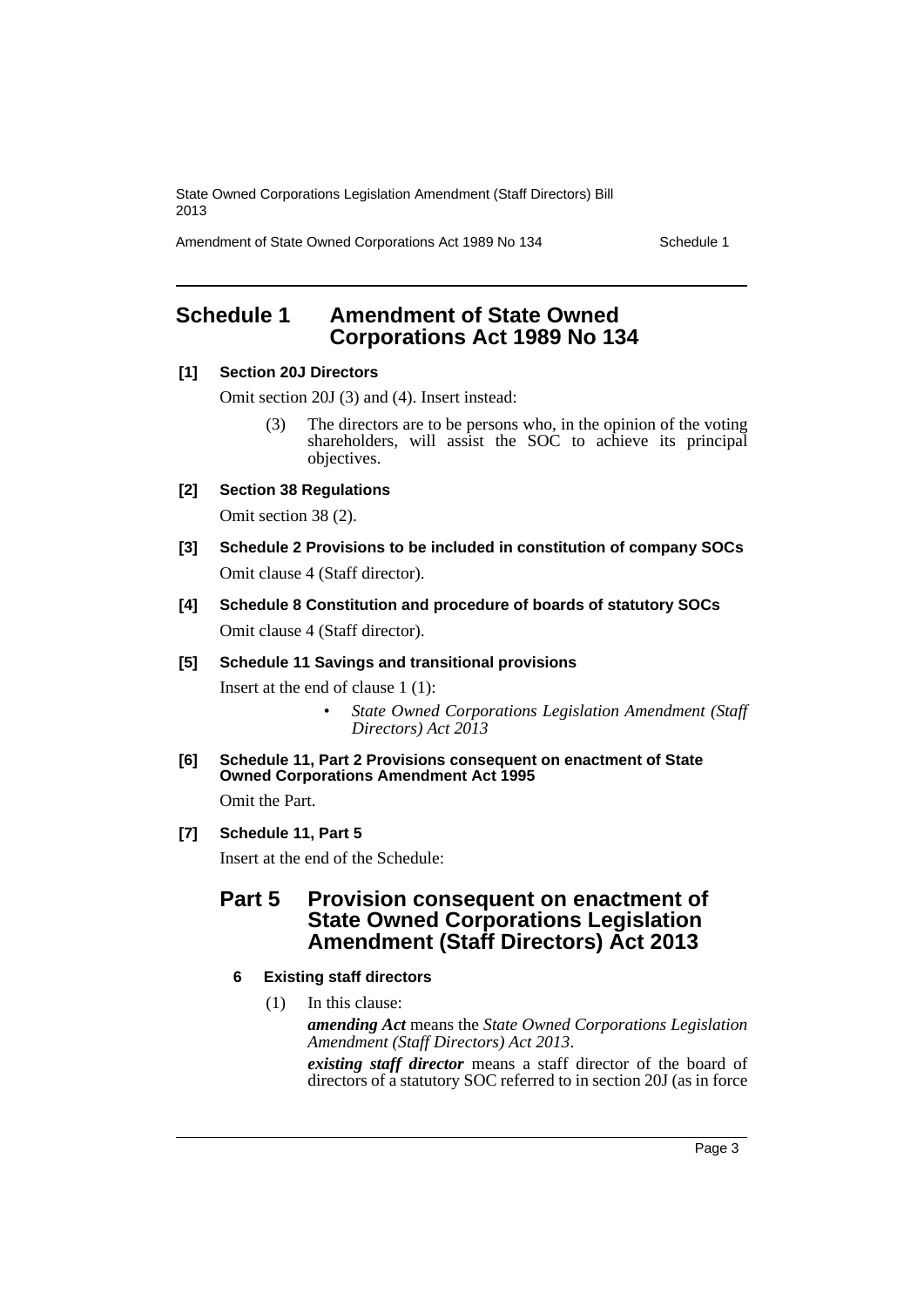Schedule 1 Amendment of State Owned Corporations Act 1989 No 134

immediately before the commencement of the amending Act), and includes any of the following directors:

- (a) a director of the board of directors of an energy services corporation referred to in clause 1 (2) (b) of Schedule 2 to the *Energy Services Corporations Act 1995* (as so in force),
- (b) a director of the board of the Hunter Water Corporation referred to in section 4B (1) (c) of the *Hunter Water Act 1991* (as so in force),
- (c) a staff director of the board of directors of a Port Corporation referred to in section 18 of the *Ports and Maritime Administration Act 1995* (as so in force),
- (d) a director of the board of directors of the State Water Corporation referred to in section 7 (3) of the *State Water Corporation Act 2004* (as so in force),
- (e) a director of the board of directors of the Superannuation Administration Corporation referred to in clause 1 (1) (b) of Schedule 3 to the *Superannuation Administration Authority Corporatisation Act 1999* (as so in force).
- (2) The amendments made by the amending Act do not affect any existing staff director of a SOC holding office on the commencement of the amending Act. Any such person ceases to hold office as a director (subject to this or any other Act under which the person was appointed as director) on a date after the commencement of the amending Act that is determined in relation to that SOC:
	- (a) by the Governor if the Governor appoints directors of the board of that SOC, or
	- (b) by the voting shareholders of that SOC if those voting shareholders appoint directors of the board of that SOC.
- (3) Notice of a proposed determination under subclause (2) is not required to be given to the existing staff director or any other person.
- (4) Any existing staff director who ceases to be such a director by the operation of subclause (2) before the end of the term of office of the existing staff director is not entitled to any compensation for loss of office.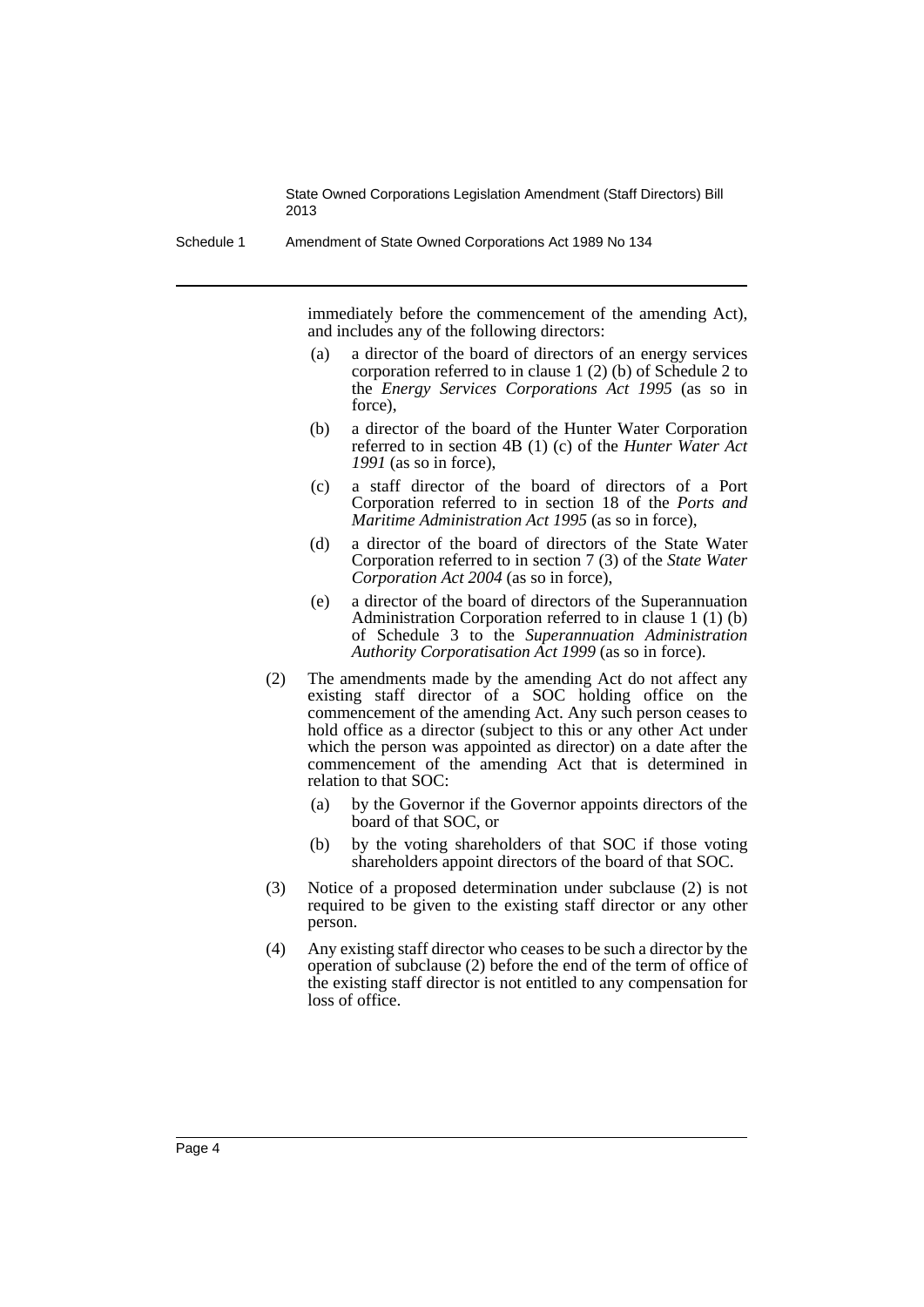Amendment of other State owned corporations legislation Schedule 2

### <span id="page-6-0"></span>**Schedule 2 Amendment of other State owned corporations legislation**

- **2.1 Energy Services Corporations Act 1995 No 95**
- **[1] Schedule 2 Supplementary provisions concerning constitution and procedure** Omit clause 1 (2) (b).
- **[2] Schedule 2, clause 1 (2) (c)** Omit "2". Insert instead "3".
- **[3] Schedule 2, clause 1 (2) (c) (i)** Omit "6". Insert instead "7".
- **[4] Schedule 2, clause 1 (2) (c) (ii)** Omit "5". Insert instead "6".
- **[5] Schedule 2, clause 1 (3)** Omit the subclause.

### **2.2 Hunter Water Act 1991 No 53**

### **[1] Section 4B Board of Corporation** Omit "6 directors" from section 4B (1) (b). Insert instead "7 directors".

**[2] Section 4B (1) (c)** Omit the paragraph.

## **[3] Section 4B (2) and (3)**

Omit the subsections.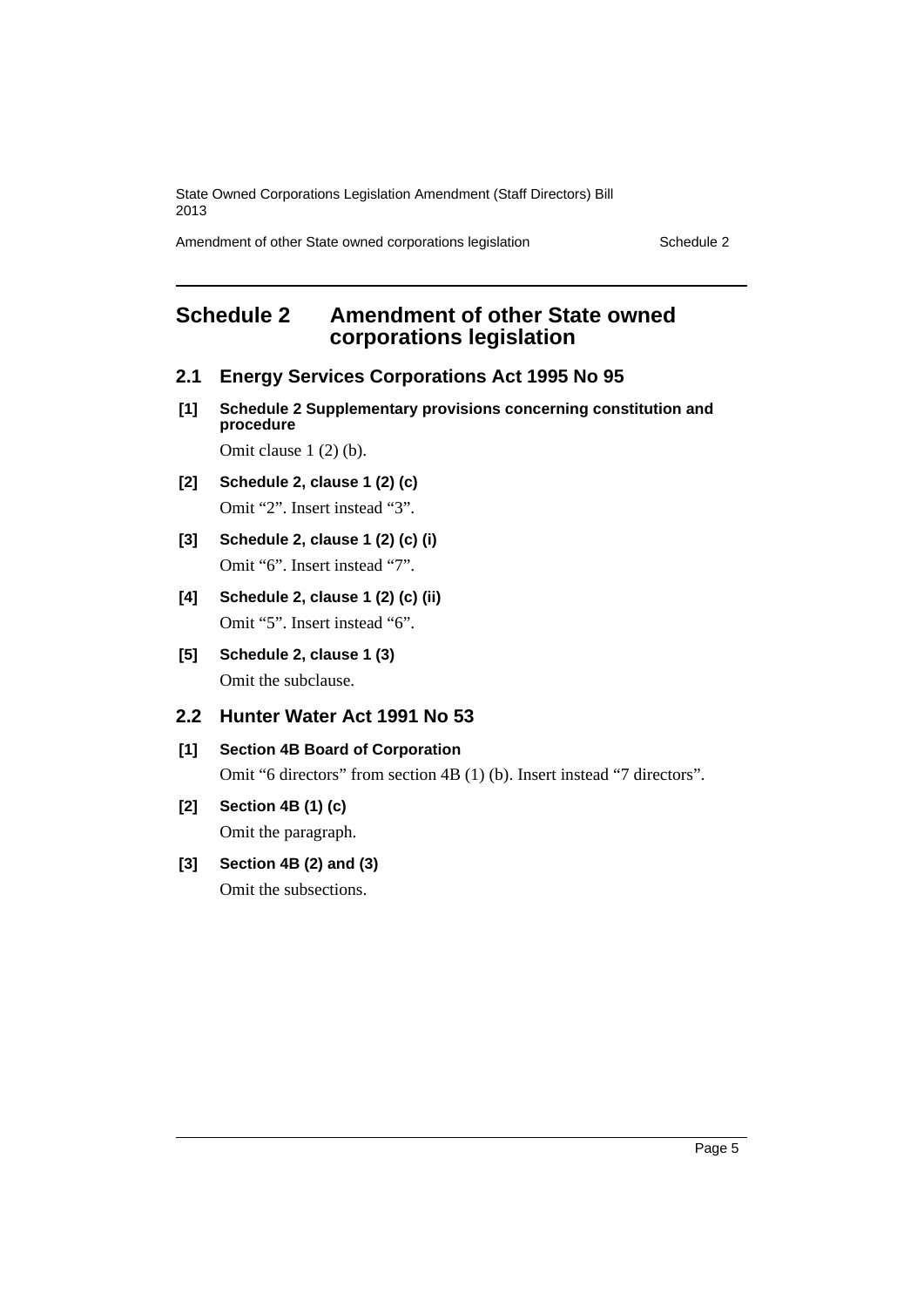Schedule 2 Amendment of other State owned corporations legislation

### **[4] Section 4B (4)**

Omit the subsection. Insert instead:

(4) Subsection (1) has effect despite the provisions of section 20J of, and clause 2 (1) of Schedule 8 to, the *State Owned Corporations Act 1989*.

### **2.3 Ports and Maritime Administration Act 1995 No 13**

**Section 18 Special provision for election of staff director** Omit the section.

### **2.4 Ports and Maritime Administration Regulation 2012**

- **[1] Part 5 Staff director elections** Omit the Part.
- **[2] Schedule 2 Forms**

Omit the Schedule.

### **2.5 State Water Corporation Act 2004 No 40**

**[1] Section 7 Board of directors of Corporation**

Omit section 7 (3) and (4).

### **[2] Section 7 (5)**

Omit "(clause 4 excepted) and section 20J (subsections (2)–(5) and (7) excepted)".

Insert instead "and section 20J (subsections (2) and (5) excepted)".

### **2.6 Superannuation Administration Authority Corporatisation Act 1999 No 5**

### **[1] Schedule 3 Special provisions concerning management of the Corporation**

Omit clause 1 (1) (b).

- **[2] Schedule 3, clause 1 (1) (c)** Omit "2". Insert instead "3".
- **[3] Schedule 3, clause 1 (1) (c)** Omit "5". Insert instead "6".